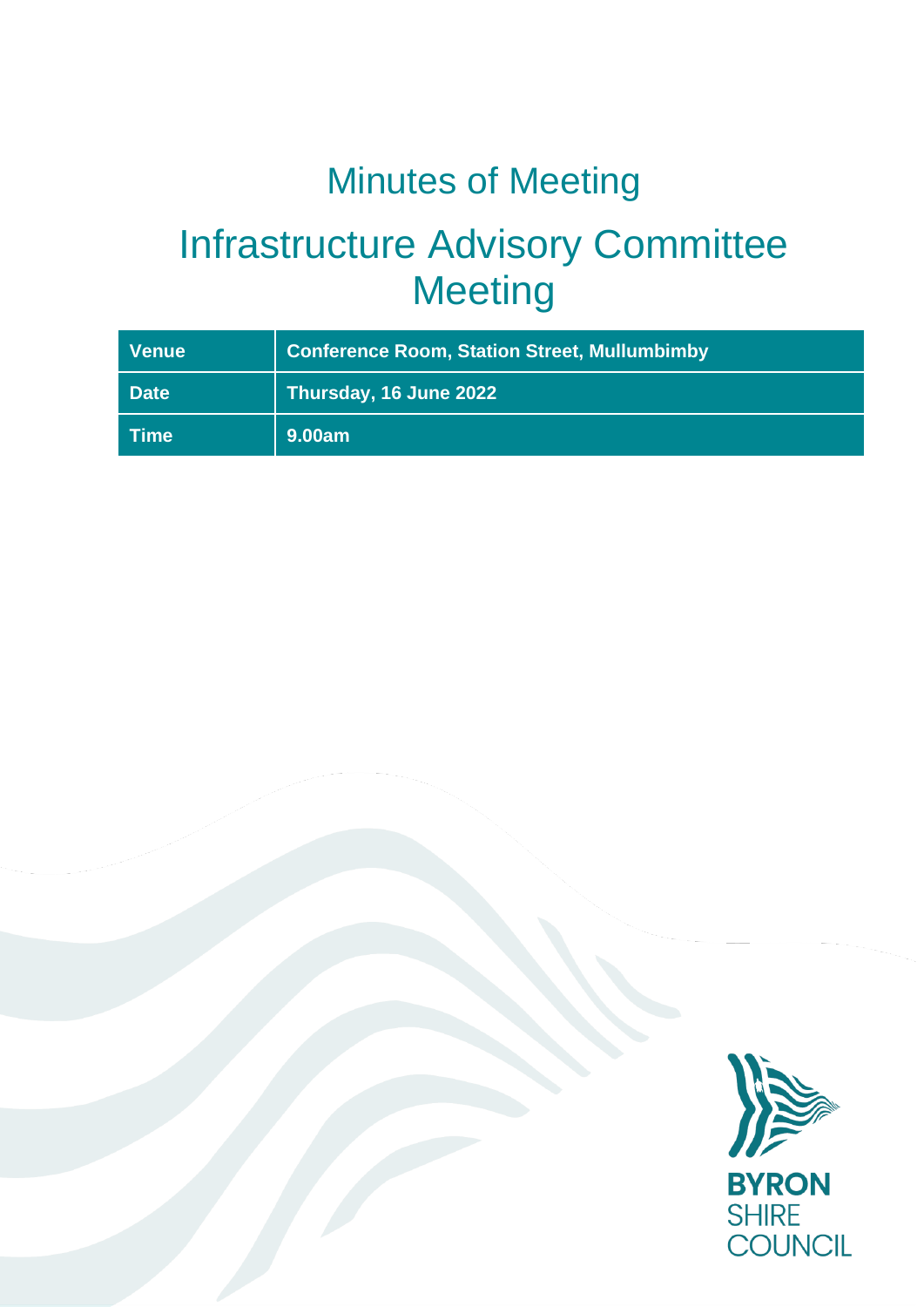## **BYRON SHIRE COUNCIL**

INFRASTRUCTURE ADVISORY COMMITTEE MEETING MINUTES 16 JUNE 2022

### **Minutes of the Infrastructure Advisory Committee Meeting held on Thursday, 16 June 2022**

**File No:** I2022/698

PRESENT: Cr Michael Lyon (Mayor), Cr Duncan Dey

Staff: Phil Holloway (Director Infrastructure Services)

Phil Warner (Manager Assets and Major Projects)

Kirk Weallans (Project Engineer)

Shelley Flower (Minute Taker)

Community Representatives:

Gareth James

Anthony Pangallo

Genevieve Lee

Andrew Winton-Brown

*Cr Lyon (Chair) opened the meeting at 9.08am and acknowledged that the meeting was being held on Bundjalung Country.*

APOLOGIES:

Malcolm Robertson, Cr Mark Swivel, Kellie O'Brien, Glen Bailey (Social Futures)

## **Committee Recommendation:**

**The above apologies be accepted.**

(Lyon/Pangallo)

*The recommendation was put to the vote and declared carried.*

## DECLARATIONS OF INTEREST – PECUNIARY AND NON-PECUNIARY

There were no declarations of interest.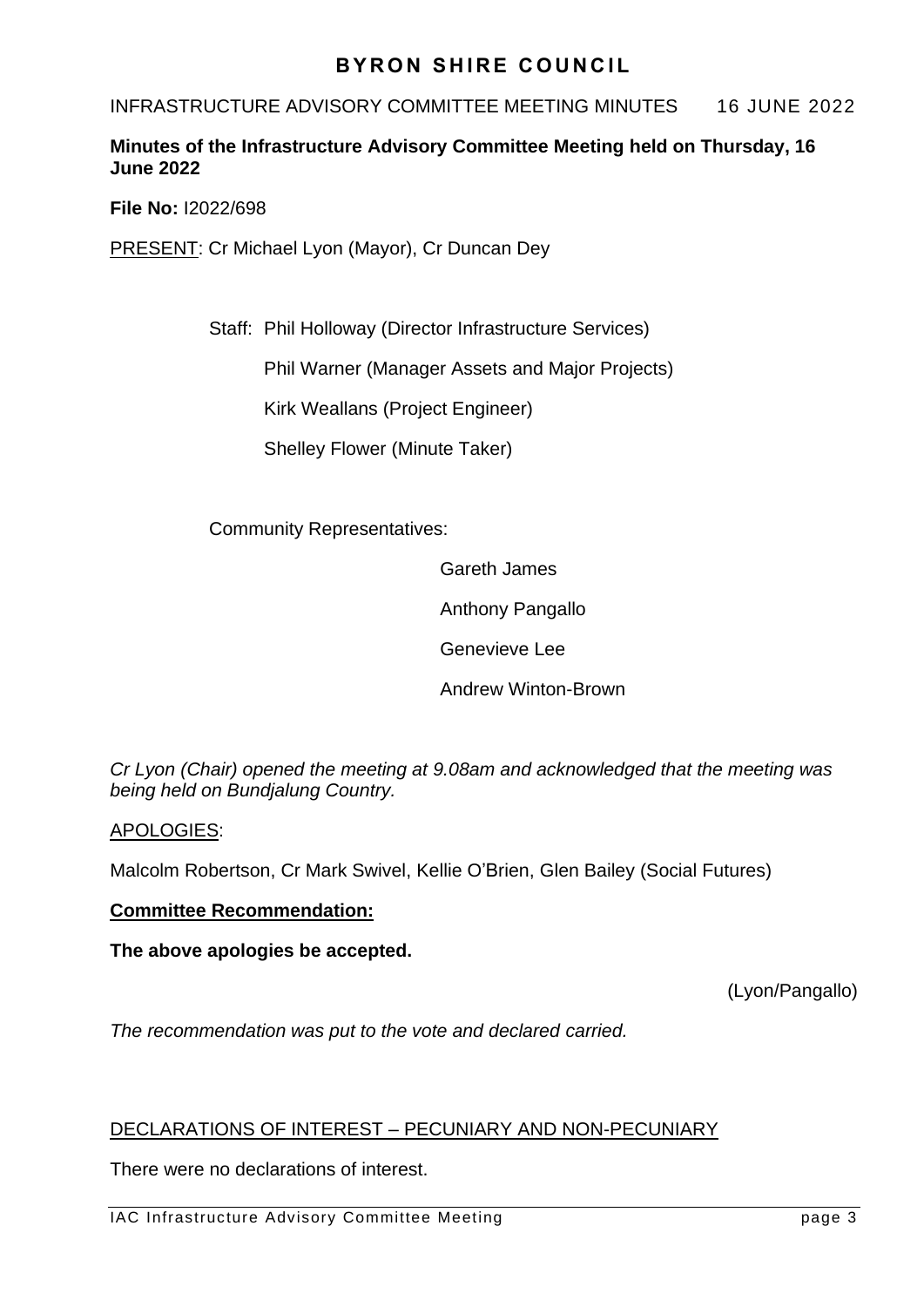## **BYRON SHIRE COUNCIL**

INFRASTRUCTURE ADVISORY COMMITTEE MEETING MINUTES 16 JUNE 2022

#### **STAFF REPORTS - INFRASTRUCTURE SERVICES**

**Report No. 3.1 Election of Chair and Committee Constitution File No:** I2022/565

#### **Committee Recommendation:**

**That Council supports the following:**

- **1. Appointment of Cr Lyon as the Chairperson of the Infrastructure Advisory Committee.**
- **2. The Infrastructure Advisory Committee adopting the draft Committee Constitution as amended.**

(Lyon/Pangallo)

*The recommendation was put to the vote and declared carried.*

| Report No. 3.2 | Mullum to Bruns / Ocean Shores Cycleway - Route Options |
|----------------|---------------------------------------------------------|
| File No:       | 12022/631                                               |

#### **Committee Recommendation:**

**That Council note that the Infrastructure Advisory Committee noted the Mullum to Bruns Cycleway – Route Options Report.**

(Dey/James)

*The recommendation was put to the vote and declared carried.*

**Report No. 3.3 Myocum Quarry DA Compliance and Options Report File No:** I2022/656

#### **Committee Recommendation:**

**That Council support:**

**1. the actions as recommended in the report "DA Compliance and Options Assessment for Myocum Quarry" (E2021/155252) in response to resolution 21-098? and including preparation of a section 4.55(2) modification to the original development consent.**